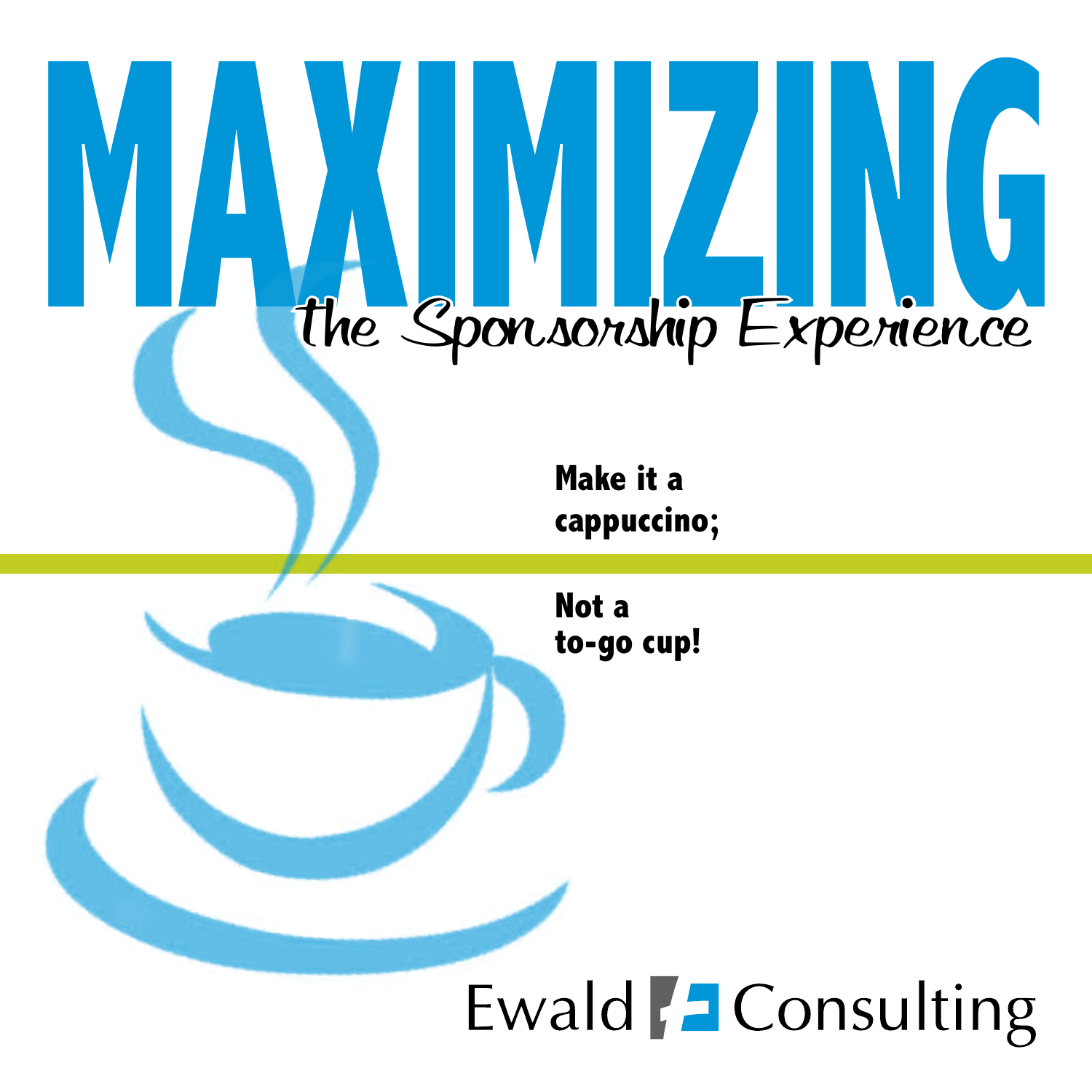## $Conton.$

| WHY SHOULD SOMEONE SPONSOR 3            |
|-----------------------------------------|
| <b>IDENTIFYING SPONSOR PROSPECTS  4</b> |
| COMMUNICATE VALUE TO YOUR SPONSORS 6    |
| YOUR TURN: BE ABLE TO ANSWER            |
|                                         |
|                                         |
|                                         |
| THE MULTIPLIER EFFECT 14                |
| FOLLOW-UP & FEEDBACK  15                |
| NURTURE THE RELATIONSHIP  16            |
| SPONSOR PROSPECT LETTER  17             |

Imagine that you are commuting to work in the morning. You wake up a bit early and get a head start on the day so you decide to treat yourself to coffee on your way to the office. As you consider your options, you choose to bypass the styrofoam cup of "caffeinated beverage" at the gas station and venture to a nearby coffee shop. You order a smooth grande cappuccino with crème, not hesitating when the cashier requests  $$4.75$  – more than double the amount you would have paid at the gas station.

You sit in an overstuffed chair and enjoy the cozy surroundings. By choosing to go to the coffee shop you knew that you were purchasing more than just a cup of coffee; you were purchasing the experience. This is the mindset you want your sponsors to have when they make the decision to support your organization. You can help them get there.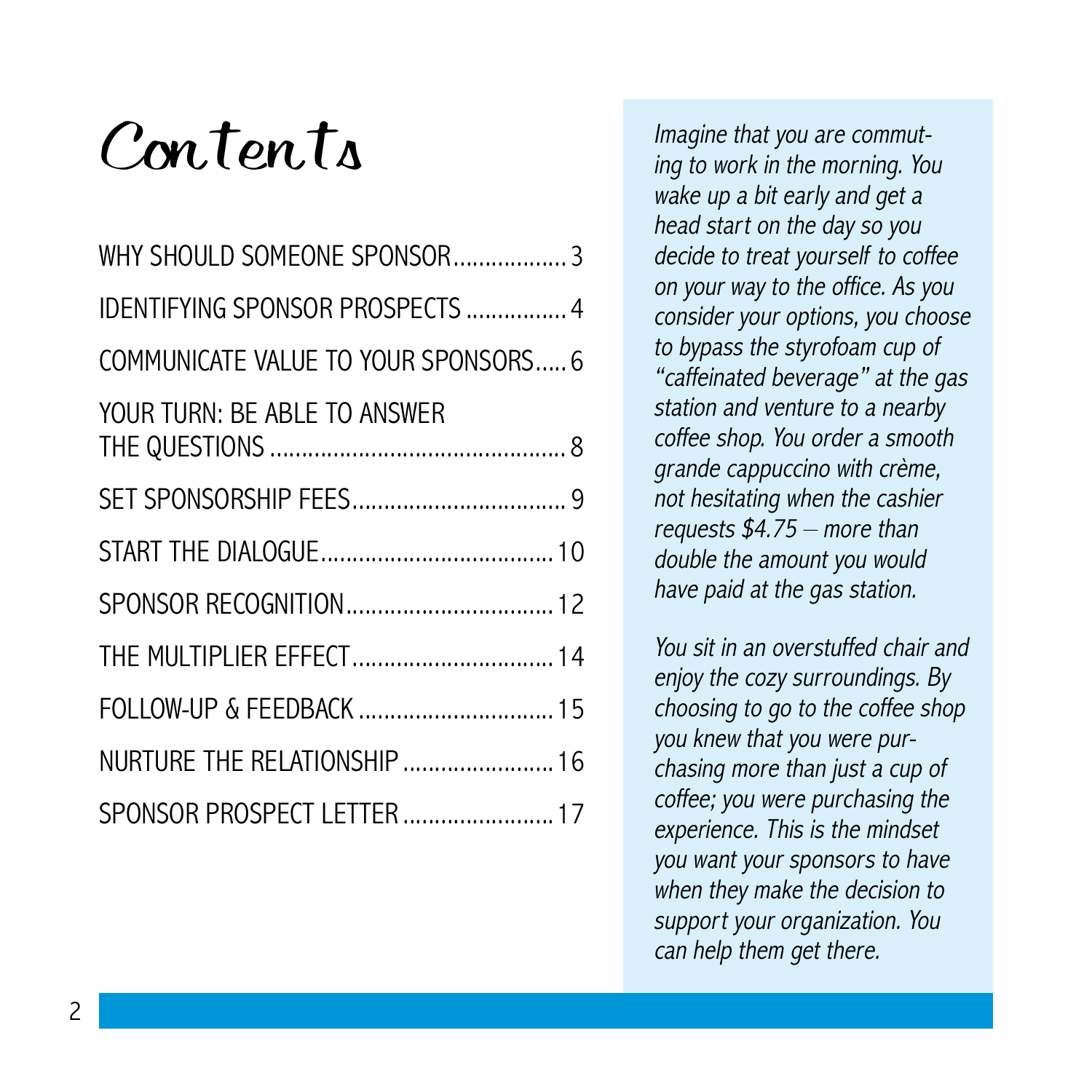# Why Should Someone Sponsor?

Sponsorship creates a meaningful partner-<br>Ship between a vendor and your orga-Ship between a vendor and your organization. Through sponsorship, a supplier demonstrates a commitment to advancing your organization and industry as a whole.

Sponsors gain legitimacy by affiliating with a respected industry institution like yours. Your members (i.e. the sponsor's customers) put a lot of well-founded trust in your organization as an objective source for industry information. Sponsorship builds a vendor's credibility and develops a good rapport in the industry. It also diversifies your revenue sources, and can assure additional funding to allow your organization to better serve its mission.

When you seek sponsors, don't be timid. You are offering them an opportunity that may be their best  $-$  if not only  $-$  chance to get the word out about their product or service to a very targeted market. The alternatives available may be expensive, impersonal, and/or have a low return on investment (e.g. mass marketing, cold calling, direct mail). Don't undervalue what you can bring to a sponsor.  $\blacksquare$ 

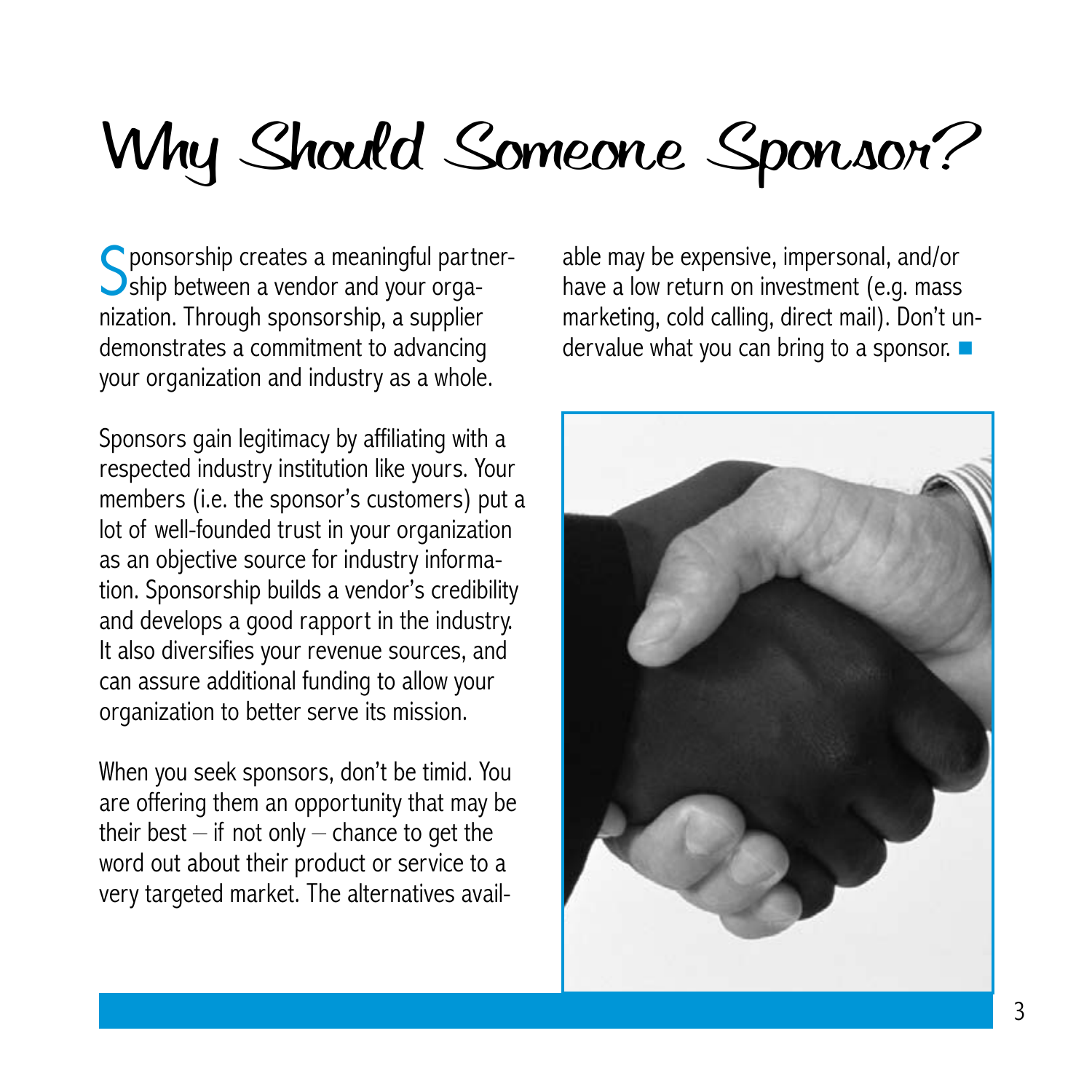# Identifying Sponsor Prospects

Consider how your organization identifies<br>Consider prospects. Are you regularly onsider how your organization identifies branching out to new prospects or do you wind up contacting the same few vendors over and over again? While it is important to nurture and reinforce relationships with long-term supporters, as we will discuss later, you also want to cultivate new relationships so you do not overburden any one sponsor by continuously drawing from the same well.

For example, in the magazine publishing industry it is important to have strong relationships with obvious sponsor prospects like printing companies, but what about newspaper distributors or web designers? These types of vendors may not have a history of sponsorship with a magazine-based organization, but perhaps only because they haven't been approached. Ask yourself which vendors in your industry might benefit from getting their name in front of a targeted audience – your audience. What companies want visibility but aren't being offered the opportunity to be a sponsor? Companies that have no previous involvement with your organization could see sponsorship as their vehicle to launch into the market.

An additional way to identify sponsor prospects is to research companies that are sponsoring similar activities at a different scale – be it local, regional, or national. Find organizations that are similar to yours and see who is supporting them. If they serve a similar demographic, it is likely that the sponsor will want to support you as well. Companies that have a history of supporting organizations in your industry will naturally benefit from sponsorship with your association. For example, an association that offers a multistate regional conference should assess what companies sponsor state and national events with a similar base of attendees. Review the event websites and conference brochures to see who is getting recognition.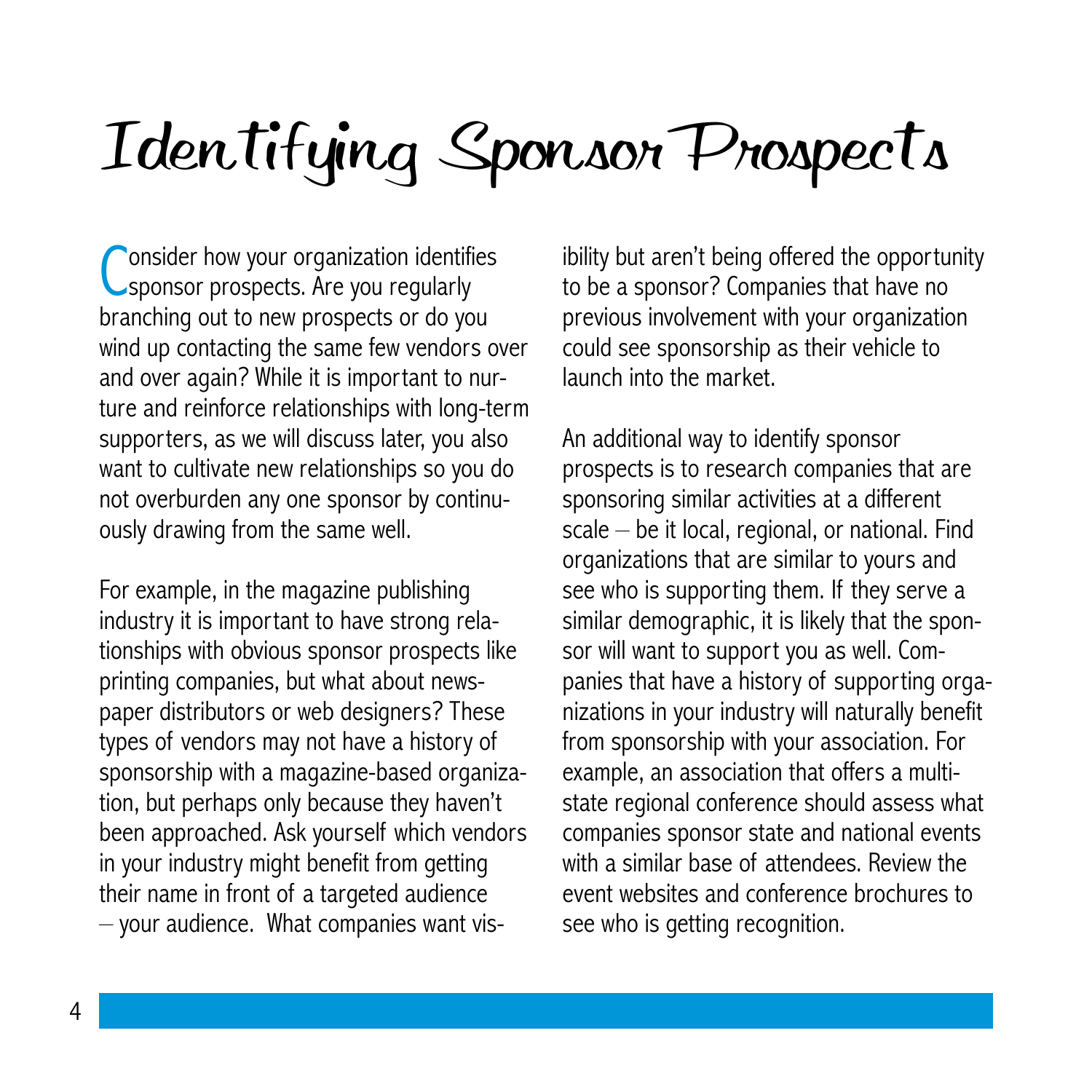You'll be surprised at how quickly you can develop an exhaustive list of prospective sponsors through a little research and concentrated effort. It is important to note, however, that the length of your prospect list is no indicator of success. You want to identify high-potential sponsor prospects that are likely to sustain a relationship with your organization over time.

The next step in the identification process is to engage knowledgeable volunteers in your organization to review the list and single out those individuals and companies that are familiar or where a relationship already exists, that are focused toward your market, and that seem like the best fit for your organization overall.

The result should be a significantly shorter list than you started with, and it should be very targeted.  $\blacksquare$ 

### **Making a BIG Ask!**

If you are going to solicit a particularly large sponsorship it is a good idea to include an in-person visit. Have a discussion about the types of things your organization can provide. Establish what sort of a relationship the sponsor intends to have with your organization and what benefits would be most valuable to him/her.

We think you're an important stakeholder for the industry... it sounds like you're interested in this and this. Let's see if we can put a package together for you that will give you the benefits you're interested in and position you well with our members. **66 99**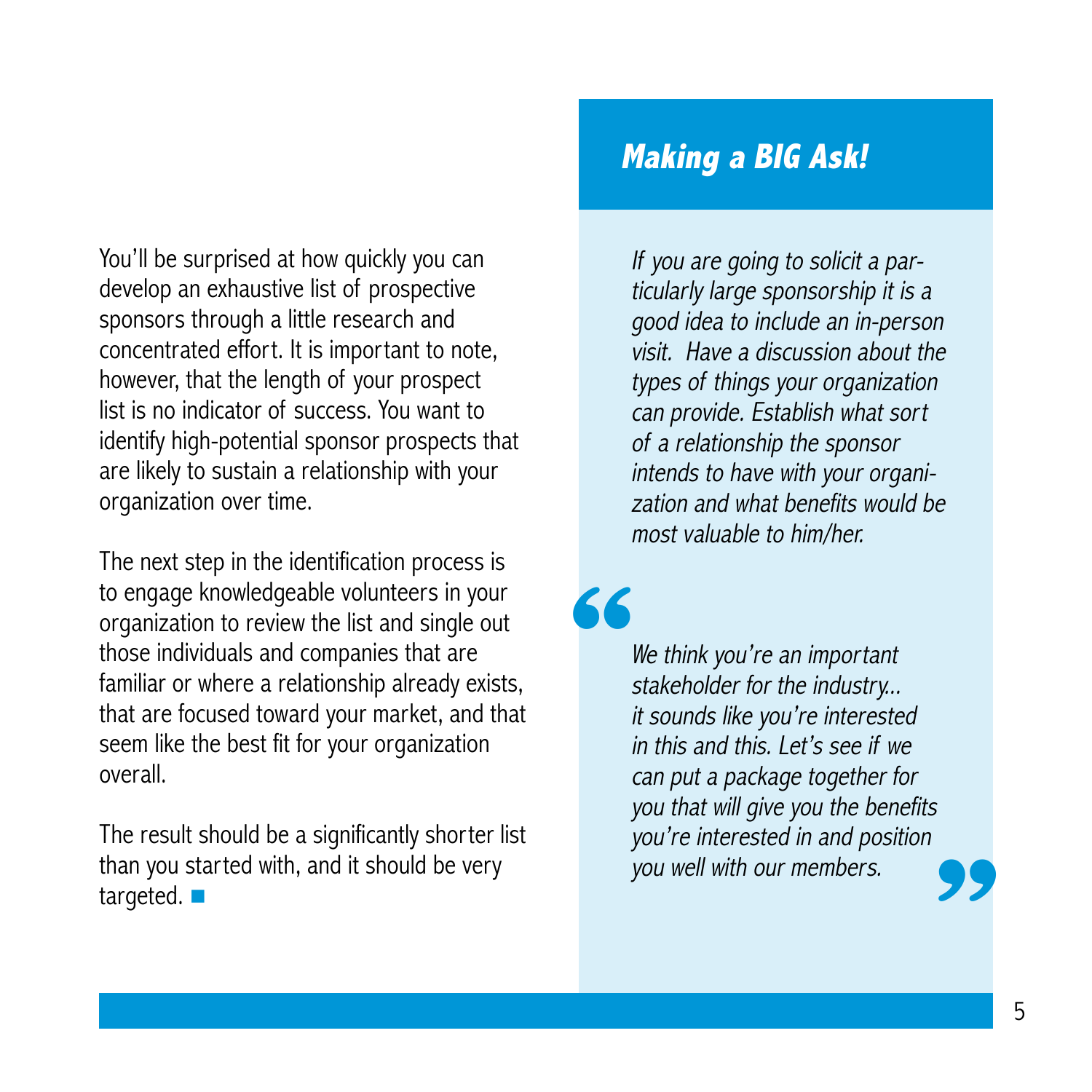# Communicate Value to Your Sponsors

L If you serve the greater good of a finite ook at the mission of your organization. group of people, sponsor prospects who hold a vested interest in this group will agree that your cause is worthy of support. If you have demographic data on your group, share that with prospective sponsors to illustrate who they can reach. This concept also applies to event participant lists and the board of directors roster.

Demonstrate the breadth and depth of your organization's reach to decision-makers in your group. This is valuable and compelling information to companies, especially those that have a limited marketing budget. By providing this information, you guarantee exposure that other marketing approaches may not be able to muster. Are you offering recognition on your website? Several website platforms track the number of hits that your website is getting

as well as how many viewers clicked a specific sponsor's link. This is another concrete measure of sponsorship value.

Testimonials from previous or current sponsors are compelling to prospects for two reasons: First, it builds credibility by having a third party attest to the value that your organization offers. The prospective sponsor will have a better sense of the impact that sponsorship will have if a testimonial comes from someone who has a similar perspective on and/or relationship to the group.

This relates to the second reason why testimonials are helpful – because sponsors are frequently market competitors. If the prospective sponsor sees that his/her competitor is involved in your organization and is getting value from it, then s/he will be all the more compelled to engage. Testimonials should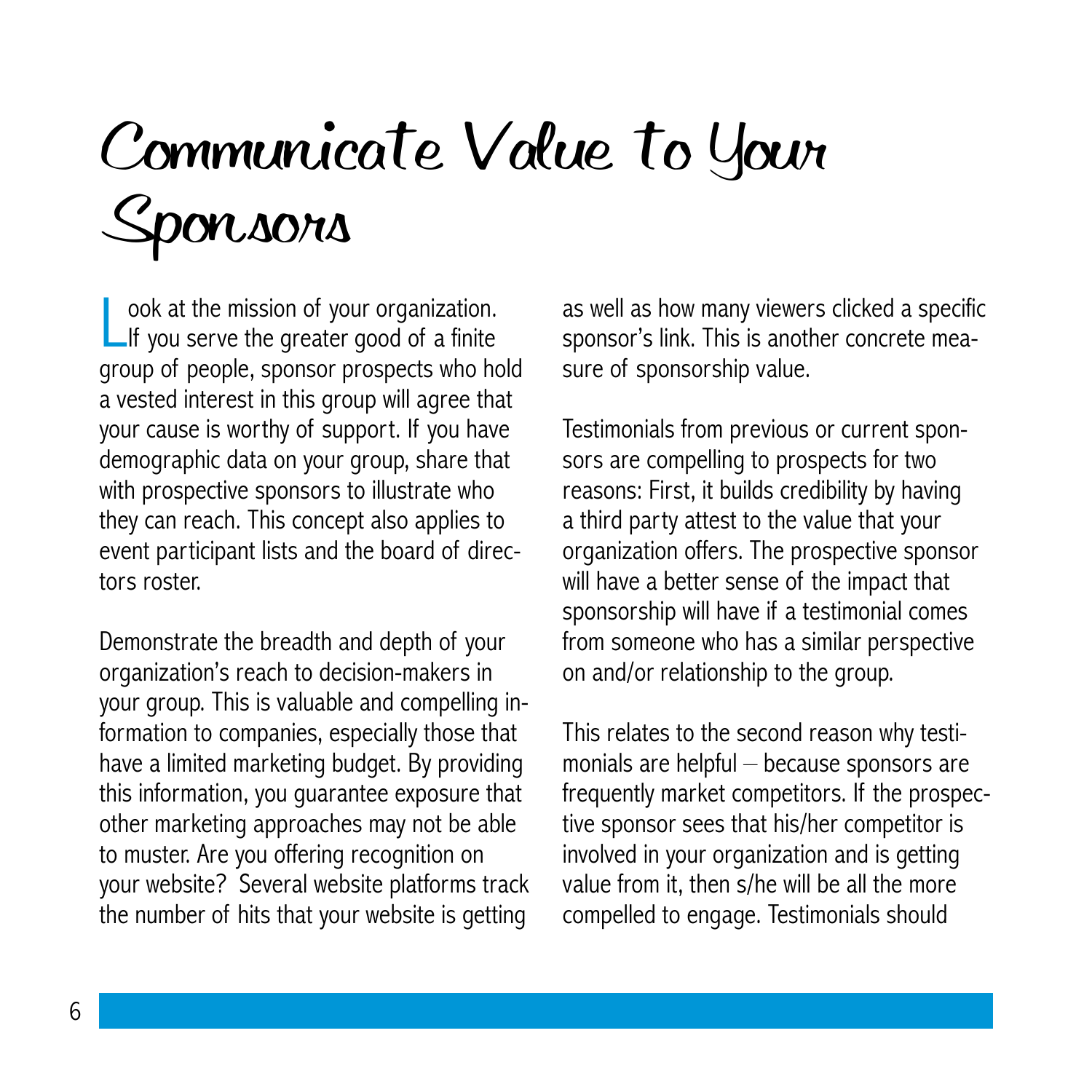be concise and simple. You can solicit them individually from well-established sponsors or generally from exhibitors and sponsors at a previous event, i.e., "Last year I exhibited at the Annual Conference and I was able to develop five sales leads that I otherwise would not have had."

A key element of success in securing new sponsors is the person who makes the ask. Your organization needs people on your side who are influential and able to capture the attention of decision-makers. Think of the top five companies/leaders in your field and make sure you have a contact with each of them. Ask your board members to name leading companies and people they consider to be key thinkers.

By securing support from known authorities in the industry, you demonstrate that you can likewise connect sponsors to these leaders. Establishing a connection to industry authority is very valuable; you will have an easier time getting the attention of a prospective sponsor if you can offer them this type of value.

A subtlety that is often overlooked when establishing sponsorship value is the quality of the materials you use to present yourself and your sponsors to the public. This includes newsletters, event flyers, brochures, and your website. These materials demonstrate the type of organization that your sponsors are supporting.

Sponsors want to be affiliated with a legitimate, professional, and cost-effective organization. Make sure your promotional materials reflect your organization professionally while not being overly extravagant or wasteful of resources.  $\blacksquare$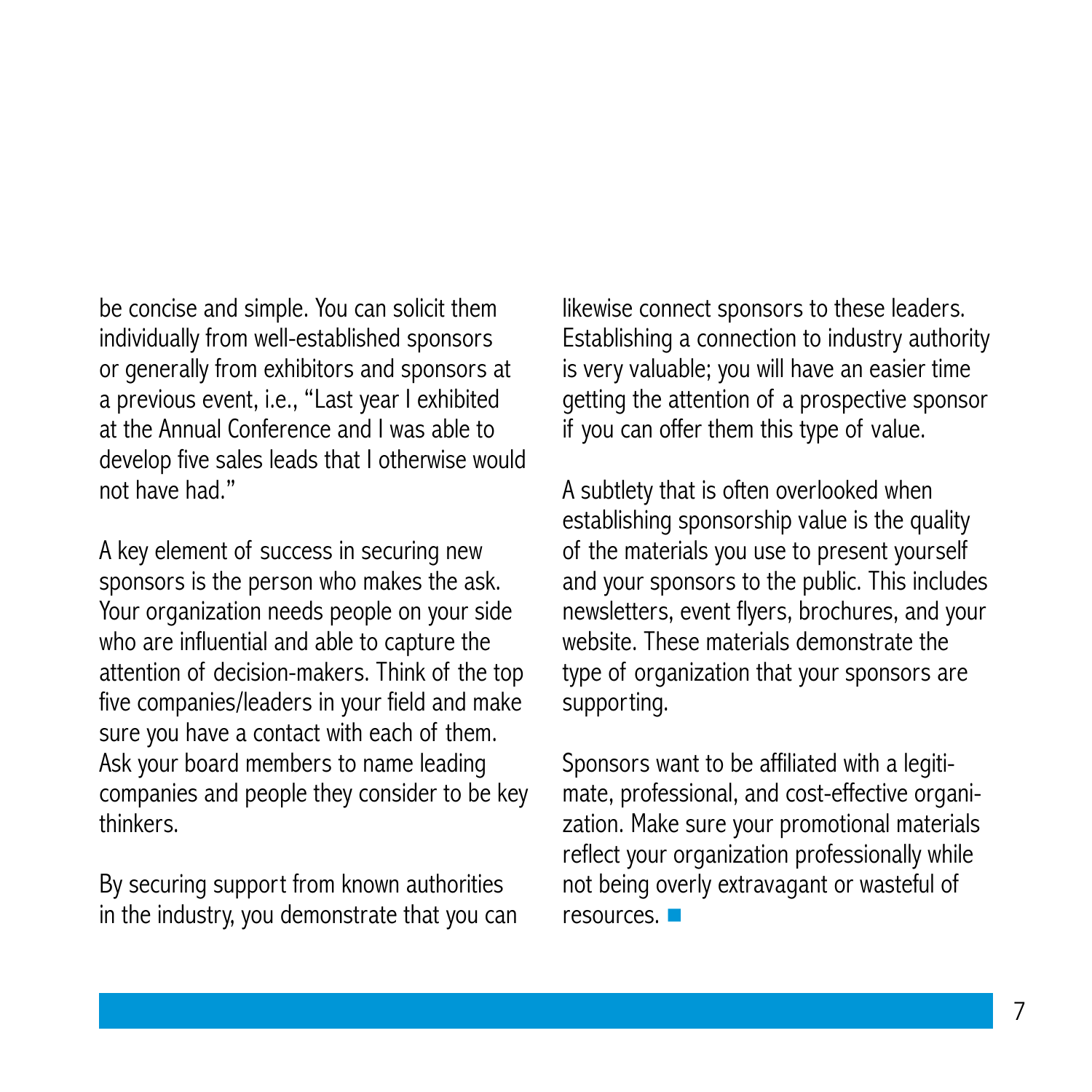# Your Turn: Be Able to Answer the Questions

 $\overline{\phantom{a}}$  xercise: The following are questions that you need to be able to answer before you start approaching sponsor prospects. Take a moment to think about and respond to the following questions:

- Why should someone want to sponsor my organization?
- What are three categories of business my organization should target?
- What is one website I will look at for sponsorship ideas?
- Who is one current sponsor I will ask for suggestions to improve our sponsorship offerings?

Why should someone sponsor your organization? Generally it is because they want business contacts or they believe in and want to be affiliated with your organization's mission. Ask current and previous sponsors what they like best about their sponsorship and what can be improved for next time. What was valuable to them?  $\blacksquare$ 

### **How do you treat your sponsors?**

- Do you provide them with a sponsor nametag, button, or ribbon at events so attendees can recognize them easily?
- Do you welcome them with a handshake and greet them by name when they arrive?
- Make sure your sponsors feel that they are being taken care of and appreciated for their support.
- Personal attention makes the difference.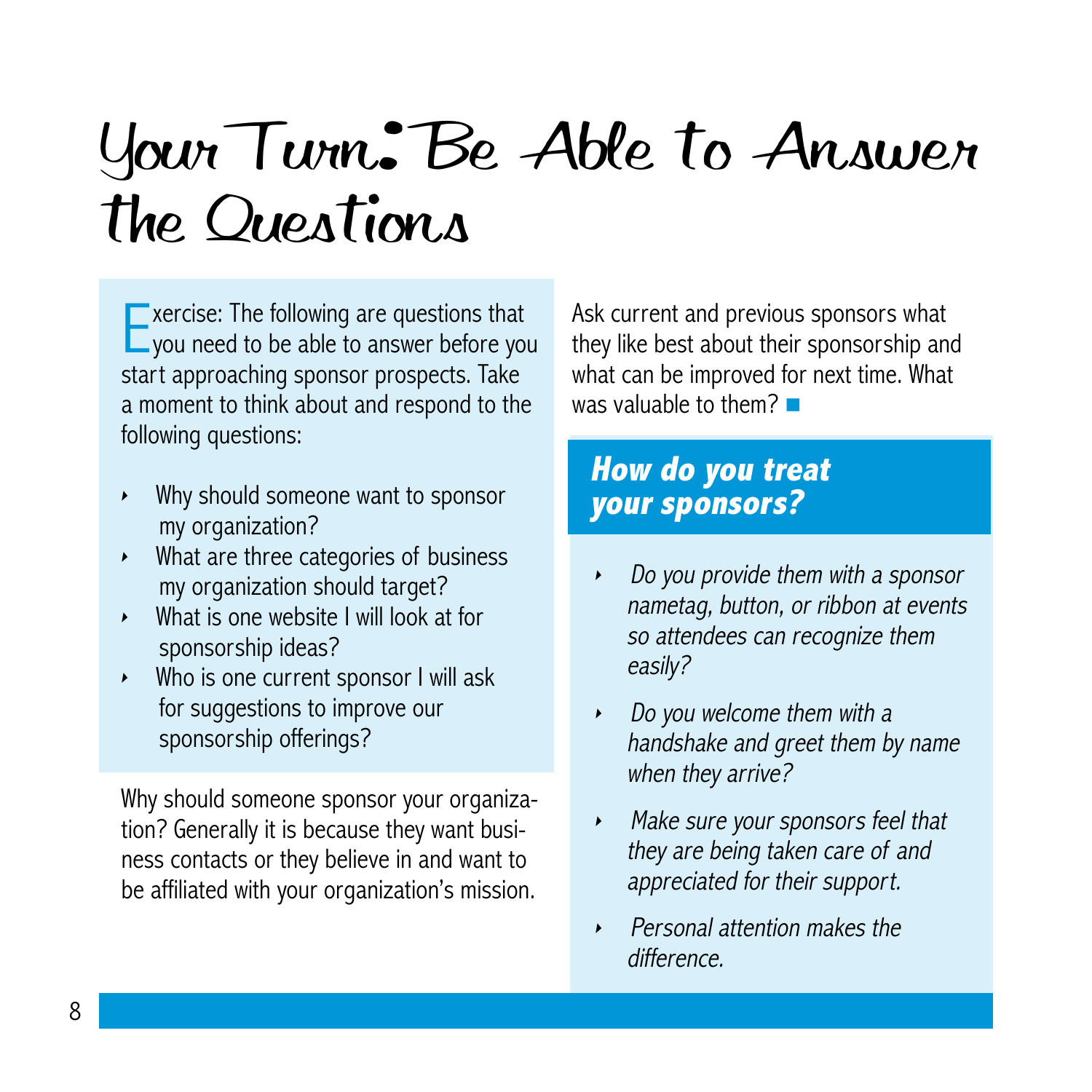# Set Sponsorship Fees

When setting sponsorship fees, remember **V** that you are selling an investment in the sponsorship experience, not just an isolated expense. Don't tell yourself, "Oh, our little group, no one would pay that much to participate in one of our events." Set your price to the market and don't underestimate the value you can offer to a sponsor.

It is often remarkable to learn what sponsors take away from their investment over time. If affiliation and sponsorship support with your organization generate sales and notoriety in the industry, your sponsors will come back every time. Communicate this value – be the \$4.75 cappuccino!

When estimating a sponsorship fee structure, there are a variety of elements to consider. First, if there are multiple levels of sponsorship, each fee must be less expensive than the sum of each smaller level to entice a sponsor toward a larger investment. Likewise, make sure to guard your ability to tailor a package to meet a large sponsor's interests. If a prospect wants to give you money, make sure that there is a fitting way for them to do so.

Additional factors to consider when establishing your sponsorship package prices include:

- $\checkmark$  distribution/circulation size;
- $\checkmark$  what other organizations charge for similar packages;
- $\checkmark$  the cost for you to deliver it;
- $\checkmark$  what you've charged in the past;
- what the market will bear.  $\blacksquare$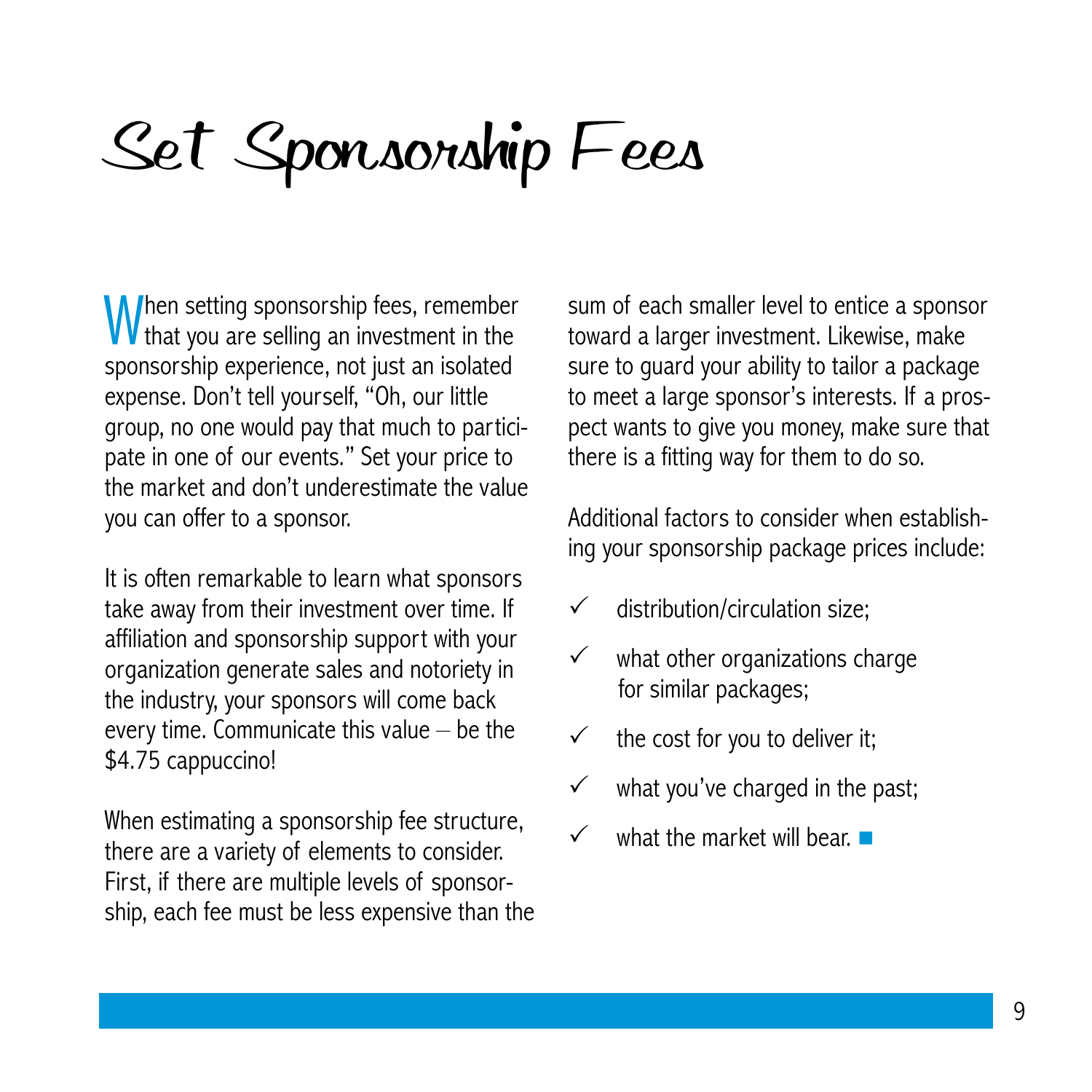# Start the Dialogue

**Having developed a core list of high-priority**  $\Box$  prospects and established key benefits that you are able to offer, it is time to take the big leap and make contact with your prospective sponsors. If any of the leaders in your organization already have a relationship with a prospective sponsor, they may be the natural choice to take the first step to make contact. However, for those sponsors who are being contacted for the first time, it is best to begin by familiarizing them with the organization.

One way to do this is by adding the sponsor prospect to your newsletter or magazine mailing list. Send them a complimentary copy of your association's special publication along with a personalized letter of introduction. Now your potential sponsor will have some frame of reference when you call them later about sponsorship rather than making a complete cold call.

Oftentimes we speak at a sponsor prospect by explaining what our sponsorship opportunity will give them before we ask what the sponsor is looking for. Get their interest, biggest challenge, and see if you can help them. Ask them, "Who are your ideal customers?" and, "What are you looking for in the sponsorship? How do you want your company to be thought of in this industry?" Ask the sponsor, "What is your biggest challenge?"

For some, it is finding the decision-makers at industry companies. For others, it is a challenge to announce a new product launch. Some are looking for the right environment to help them network more effectively. In each case, your sponsors have unique challenges. It is your job to discern whether or not your organization is able to help them address these challenges and connect them with potential customers.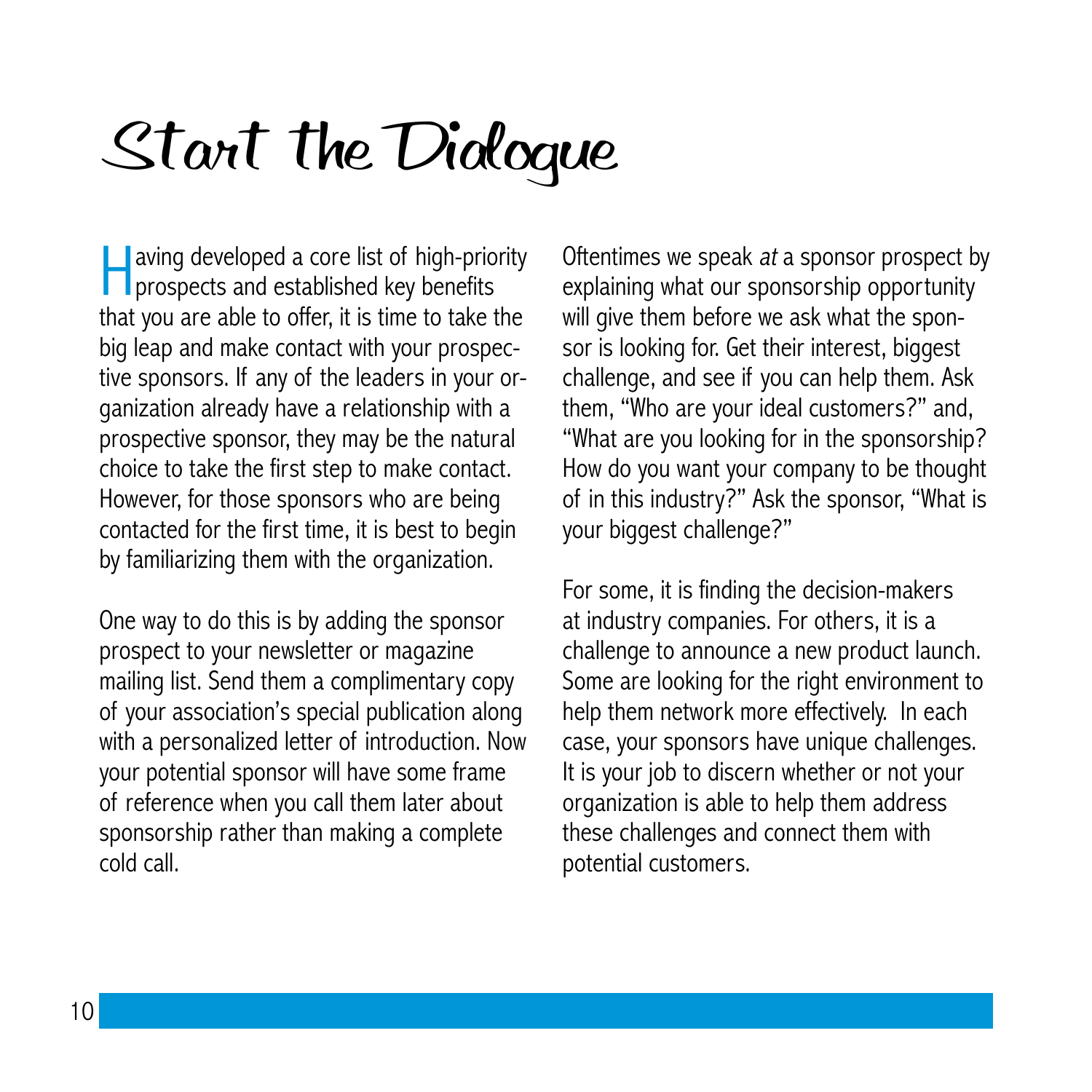These questions will tease out whether or not sponsorship is a wise investment. If the answer is a great big "No," then it's in everyone's best interest that you move on. Don't waste resources providing sponsorship benefits that are not appreciated or even wanted! If sponsorship does not appear to be a good fit for the organization, it is best to identify this early. If sponsorship has a lot to offer to the prospect, answering these questions makes their decision to sign up even easier.

Sponsorship is a partnership, not a one-time sale. Nurture the relationship all year long and follow up to keep the value fresh in your sponsor's mind.

"The best way to get what you want is to help other people get what they want."

 $\sim$  Zig Ziglar

## **Common Error!**

It's easy to get sponsorship money and forget what you promised. If you make promises to a sponsor, it is essential to communicate with key staff members who need to follow up. Do this as soon as you secure a sponsorship. If you have annual sponsors, check in with them a few times throughout the year to thank them for their support and remind them of the benefits they are receiving as a sponsor.

Sponsors need to be activated and encouraged to take advantage of all of their benefits in order to feel the full value of sponsoring your organization's work. One way to ensure your sponsors are getting the most out of their sponsorship is by giving them a checklist to mark off the benefits they're using, see which benefits remain, and know how to access them. It is important to make this list specific and easy to use. Sponsors will not see the value of benefits that are difficult to use.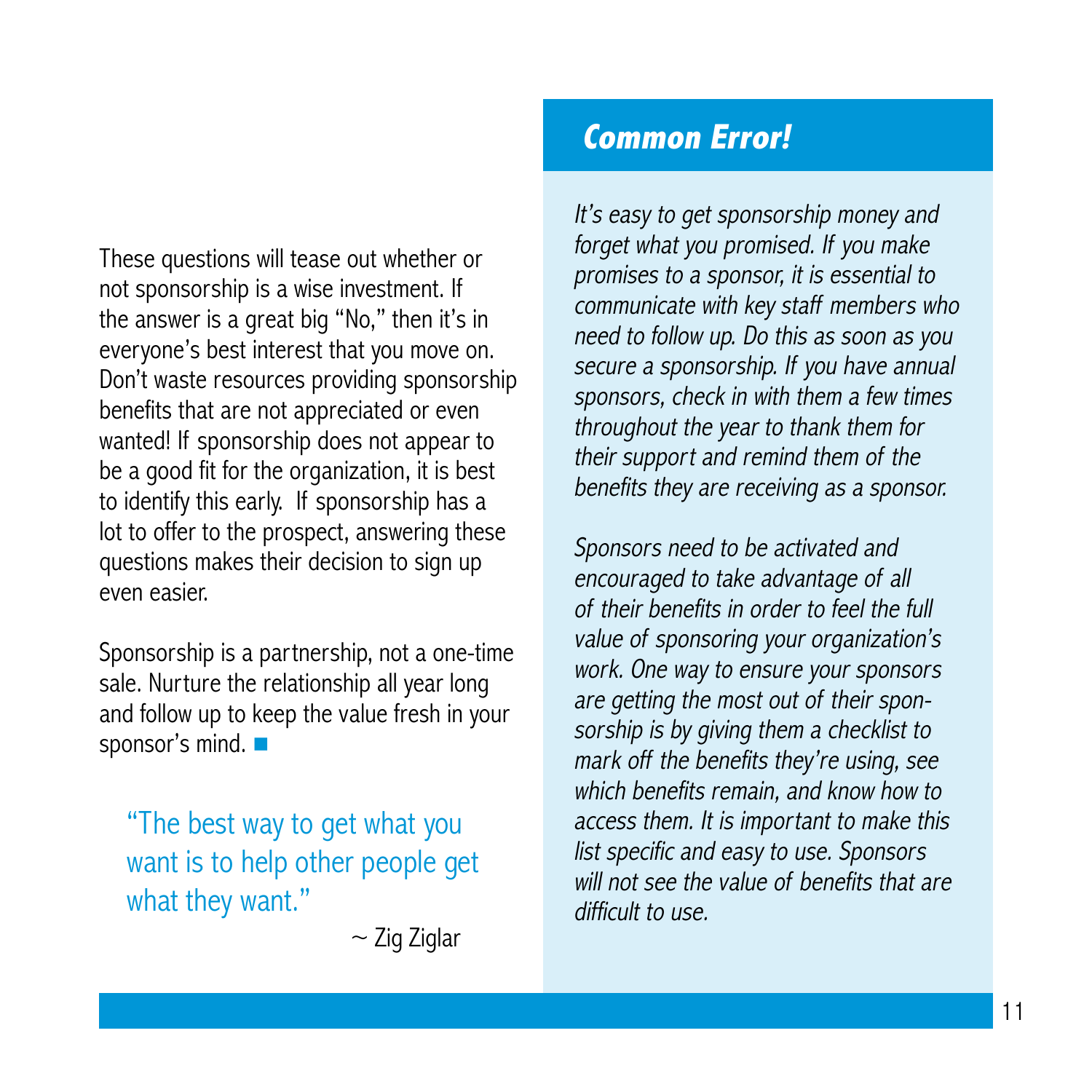# Sponsor Recognition

Y ou've secured your first sponsor. Congratulations! Who knows about it? Did you get the word out to members? Sponsorship is an important decision for many companies and there is a need to provide some visible result right away. Sponsors need to feel the value of sponsorship as soon as possible and for the length of their support – be it for one event or five years. Make sure to get the word out about your new sponsor so they know they are appreciated from the very start of the relationship.

Be creative when acknowledging your sponsors in writing. Write a feature article that profiles the sponsor, why they are involved with your organization, and what benefit they offer to your readership. This is much better than simply listing them in the magazine or newsletter because it helps your members relate to the sponsor and it even further clarifies to the sponsor why your organization is the right fit. You could place a sponsor's ad in the publication for free. As more organizations move to electronic publications that may not be as conducive to ads, having an exclusive e-newsletter sponsorship can be very valuable to the sponsor and lucrative for your organization. However, it is important to consistently tell your e-newsletter sponsor how often your website is visited. Certainly ask members if they are sensitive about giving out their electronic information before you provide this to a sponsor.

If your sponsor sends representatives to an event that your organization is hosting, have something visible thanking their company. Name badge ribbons are a common method to make that personal connection between an individual's name and the support that the sponsor provides to your group. Give your sponsor a registration list before they show up at the event so they can see if their current and/or prospective customers will be there. Personally thank your sponsor for attending your event and make sure that staff and board members spend time with sponsor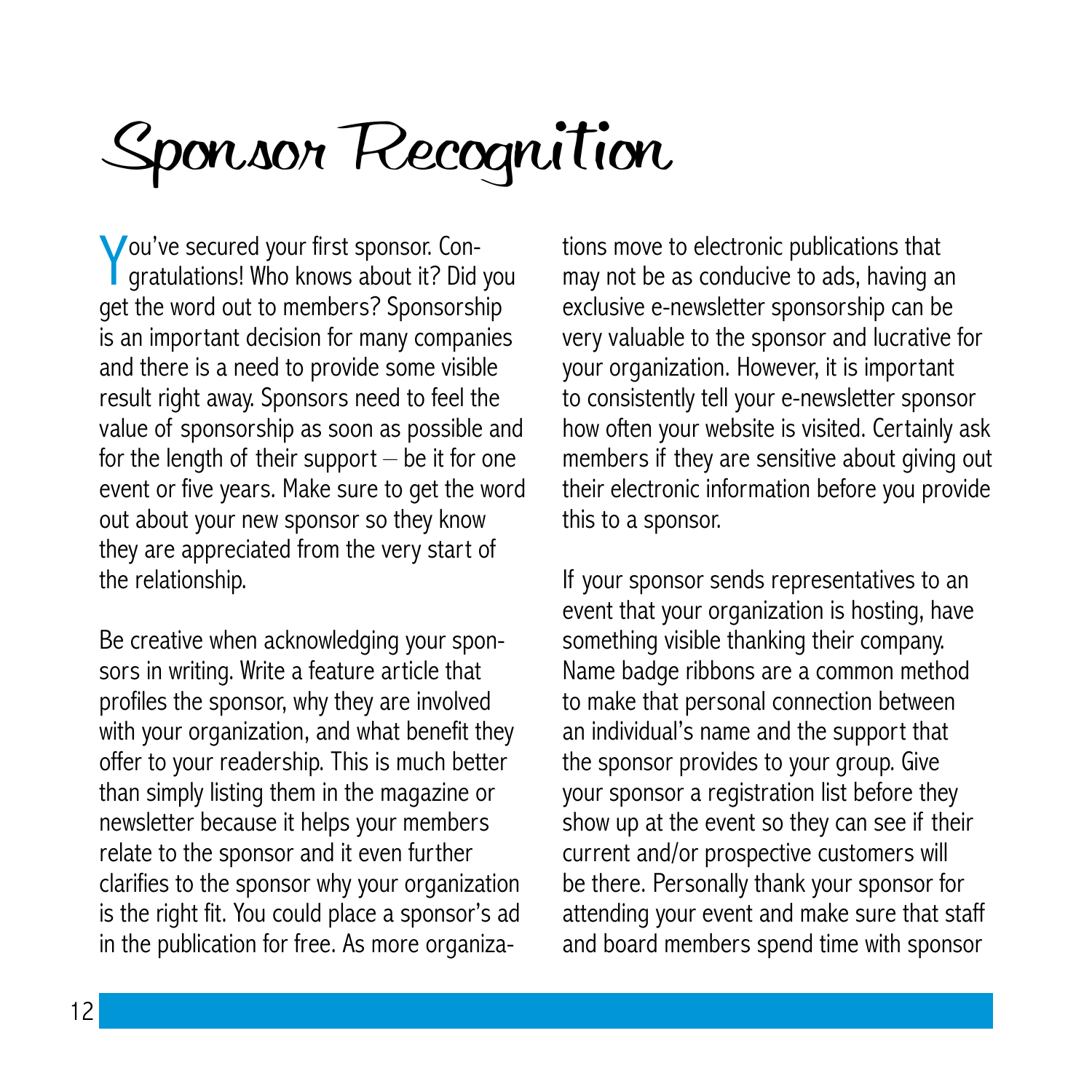representatives to show appreciation. Make an announcement at the start of the event asking attendees to thank anyone they see wearing a sponsor ribbon.

Make sure to recognize your biggest sponsors at your biggest event. A supplementary "Sponsor Thank You" event that will likely get low attendance from the people your sponsor wants to meet is a poor use of the resources you've worked hard to secure.

Some organizations provide sponsors with free tickets or conference passes so they can distribute them to their own customers. This two-in-one benefit can make your sponsor feel good and increase attendance at your event.  $\blacksquare$ 

## **Ways to Recognize Sponsors**

- $\checkmark$  Signage at event
- Allow sponsor to introduce keynote speaker
- $\checkmark$  Mention in printed materials
- $\checkmark$  Ribbon on nametag
- $\checkmark$  Hospitality/VIP tickets
- $\checkmark$  Newsletter: List sponsors, Spotlight, Ad
- $\checkmark$  Insert in conference materials/bag
- $\checkmark$  Booth or tabletop
- $\checkmark$  Web site: Logo, Hot link, Ad or E-newsletter sponsor<br> $\checkmark$  Attendee list: Printed. Electronic
- Attendee list: Printed, Electronic
- $\checkmark$  Give away company logo item
- $\checkmark$  Profile company in onsite program
- $\checkmark$  Logo on conference bags or lanyards
- $\checkmark$  One-time use of member list
- $\checkmark$  Elevator pitch
- $\checkmark$  Banner ad on promotional email
- $\checkmark$  Be creative, but always be mindful that sponsors want prominant affiliation with a quality product.

The Top Shelf naming rights sponsors for parties of the event, if sponsor coffee you can hand it out. Have a series of events sponsored by one sponsor. Have a book sponsor with a sticker on the cover. Have an exclusive dinner or luncheon for those who want personal contact with hard-to-reach power brokers.

NOTE: When thanking sponsors from the podium, make sure to pronounce the sponsor name correctly!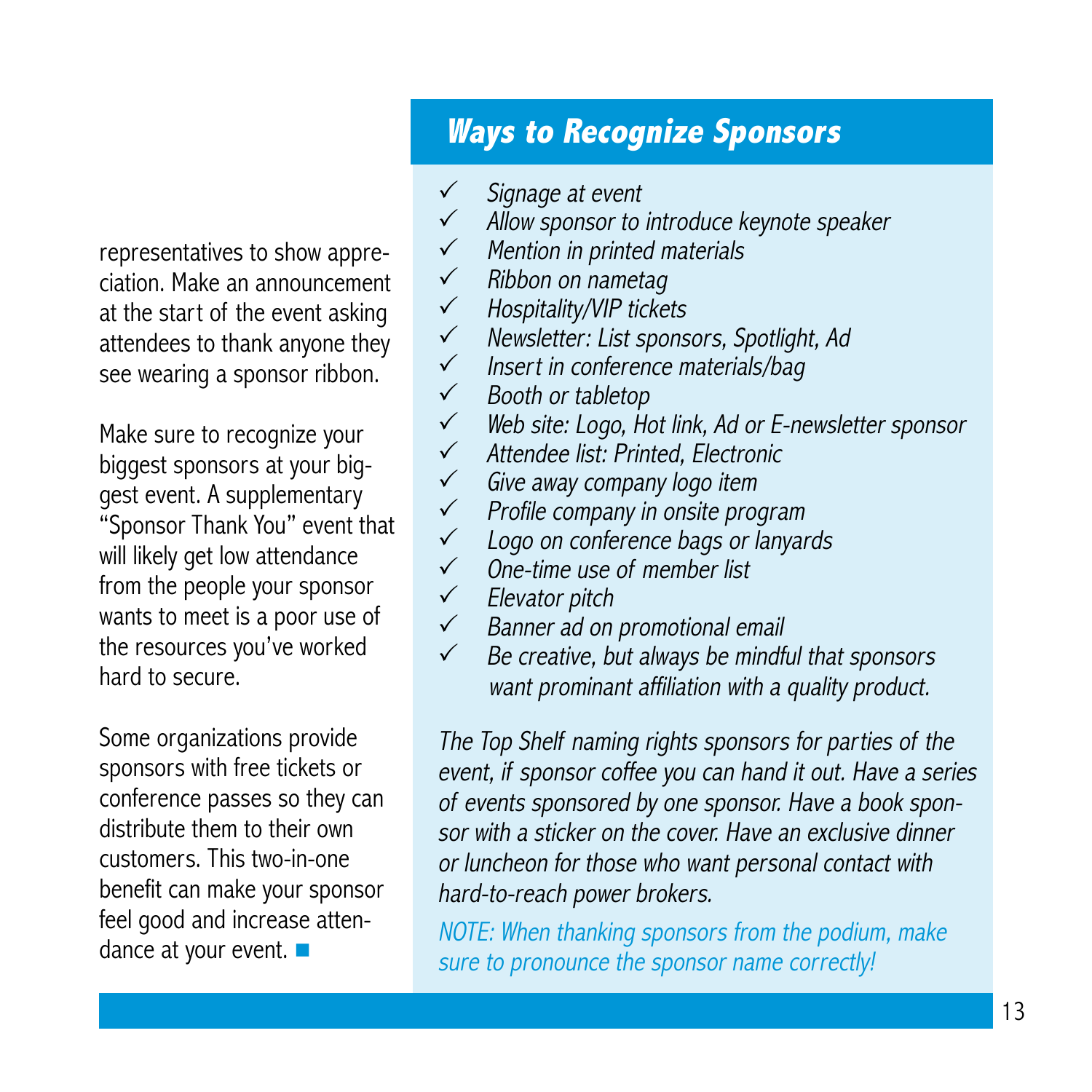# The Multiplier Effect

The value of sponsors to your organization<br>is not limited to the price tag you put on is not limited to the price tag you put on sponsorship packages. There are plenty of ways that you can partner with your sponsors to multiply the benefits to your organization, the people you serve, and the sponsor.

If a high-level executive at your sponsoring company is the authority on a subject of interest to your members, you can include this individual as a speaker at one of your events or s/he could present an award to one of your members. This is a way for your sponsor to get exposure, your members to get cuttingedge information, and for your organization to be reinforced as an authoritative forum for such interactions. The sponsor will have a keen interest in helping you promote the event by distributing information to their own customers – people who may not know about your organization yet, but who could be prospective members.

Don't forget to ask your sponsor about the best way to let their customers know about the event and their support for it. Ask for a link from their website stating, "We are a proud sponsor of organization ABC."  $\blacksquare$ 

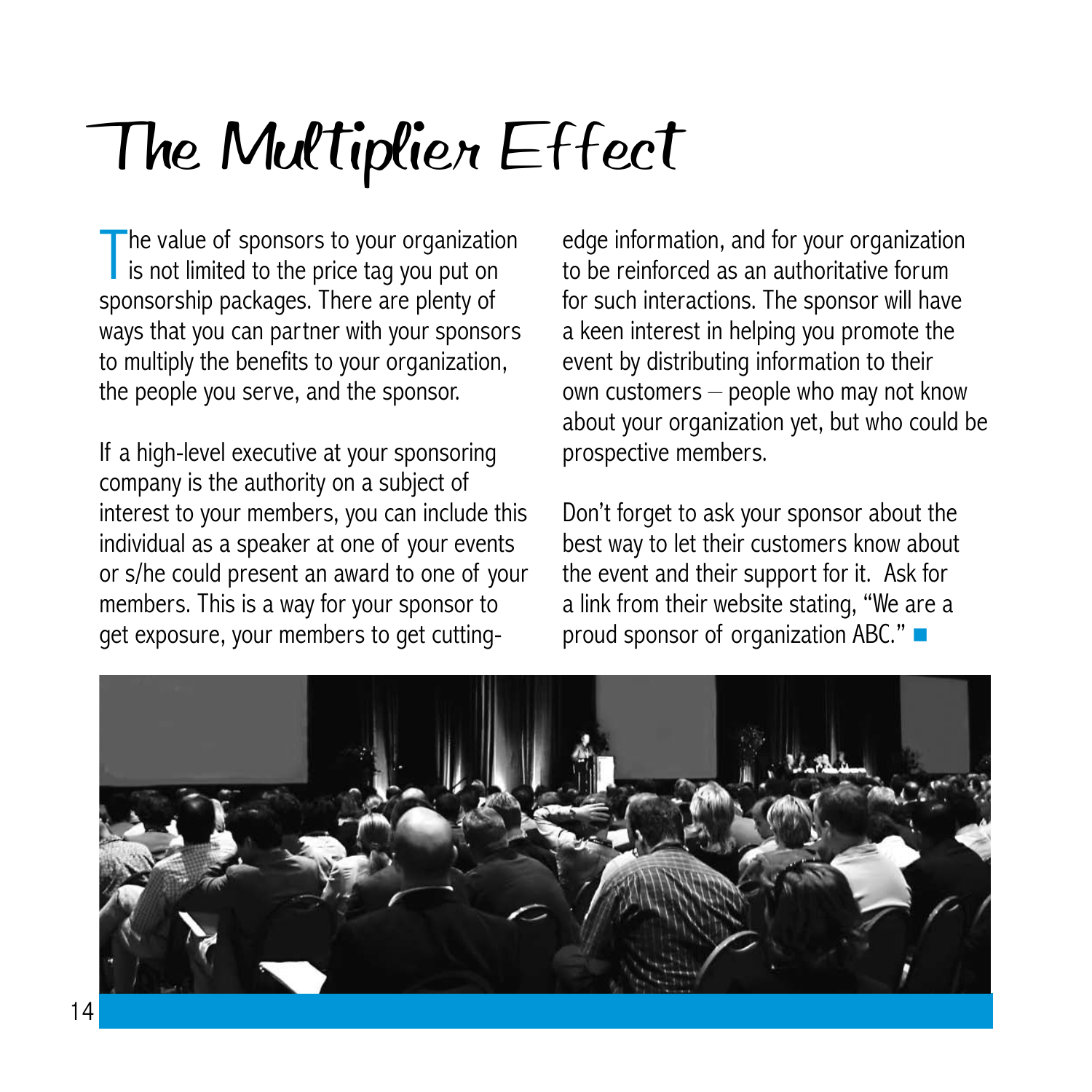# Follow-Up and Feedback

Send prompt follow-up to sponsors<br>
Safter an event is held or a publication  $\bigcup$  after an event is held or a publication is printed with statistics about the number of attendees/readers, any press exposure about the event/publication, and any measure of their exposure. Send them a reminder of the cumulative recognition they received as a sponsor for your organization: press releases, call for entries, registration piece, even a printed copy of an email promotion. It is compelling to see – in one place – all of the points where the sponsor received exposure through a consistently branded message.

Try to communicate feedback to your sponsors from the event attendees or publication readers. This can include testimonials from surveys or evaluations, focus groups, or interviews. Most importantly, ask the sponsor about their sponsorship experience, which is the first step to renewing their support as a sponsor the next time.  $\blacksquare$ 

### **Other Nice Extras**

There are plenty of little extras you can<br>use to help a sponsor relationship grou use to help a sponsor relationship grow. You could offer to host one of your events or meetings at the sponsor's facility. Most sponsors will be eager to show off their offices. Suggest they volunteer with your organization and/or join a committee so they can meet others who are passionate about your mission and learn more about the social culture of the group.

If this is your sponsor's first time participating, provide personal introductions and guidance on how to make the most of their sponsorship. If there are sponsor representatives at your event, ask if there is someone specific they would like to meet. See how appreciative sponsors are when you provide a personal introduction to someone they would like to meet for the first time.  $\blacksquare$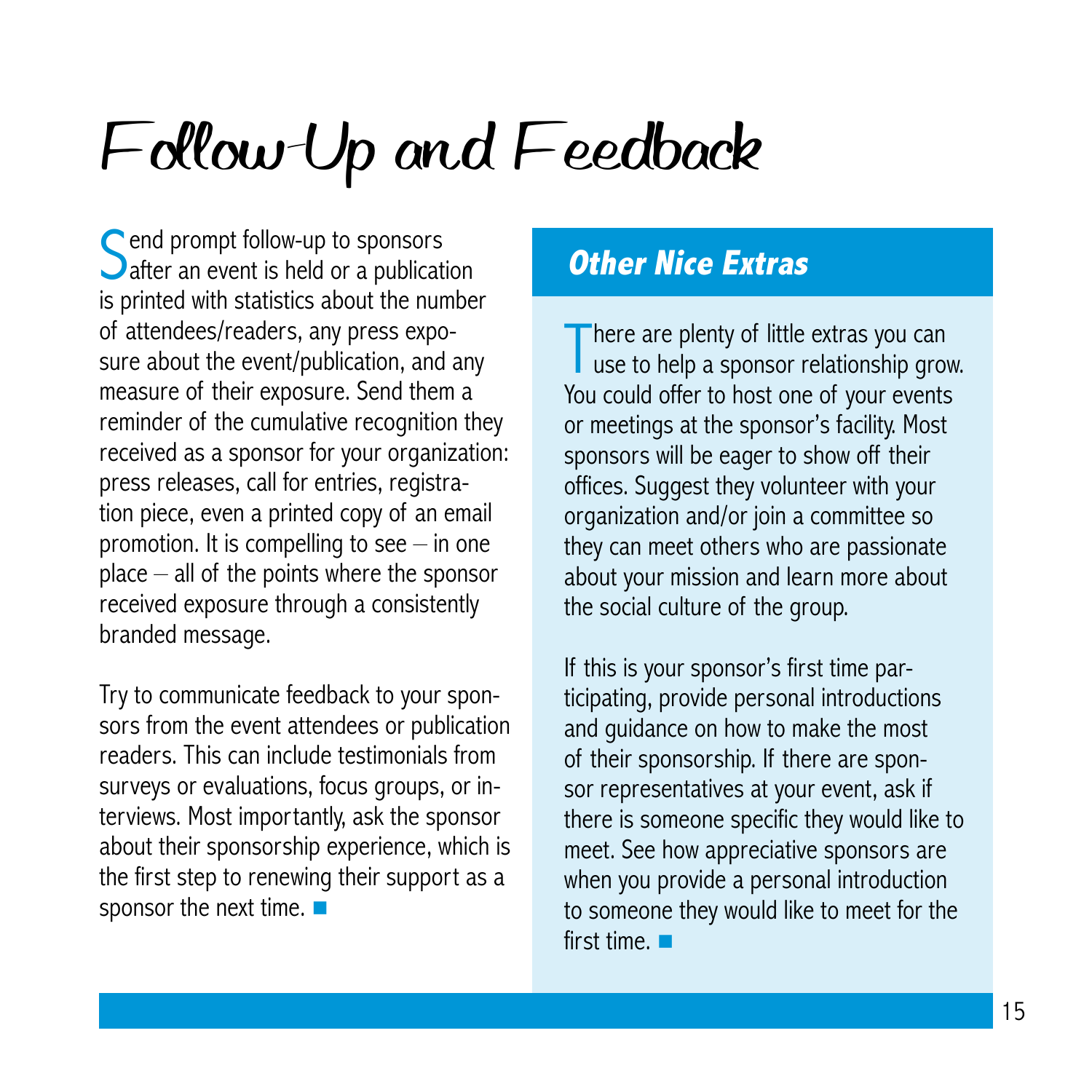# Nurture the Relationship

evelop sponsorship packages with an annual renewal. This allows your sponsors and your organization the ability to build sponsorship into an annual budget and plan accordingly. Additionally, annual renewal means that you only have to ask each sponsor for a financial contribution once  $-$  and they get recognition all year long.

Sponsors and fundraisers alike report that it is easier to ask once for a large contribution than to solicit smaller amounts every time your organization has a new initiative. Do not confuse this with a suggestion that you only approach each sponsor annually. Remember to check in frequently and consistently throughout the year so your sponsor does not develop the sentiment that every interaction with you is a financial one. Make sure your sponsors are cognizant of their sponsorship and the benefits it affords them. Send communication related to their business. Send congratulations if they receive an award or if one of their staff receives a promotion.

Make a point to visit top sponsors at their own office once a year so they feel valued. Survey them and host a focus group of current and prospective sponsors to get new ideas for an established event. Never assume that the benefits you offered a year ago are exactly what sponsors want today.  $\blacksquare$ 

### **Keep the Momentum!**

Set a sponsorship recruitment goal and<br>Set is it often. Keep the board and **Previsit it often. Keep the board and** pertinent committee members informed of your progress. While there are several methods to communicate sponsorship options to your prospects (including blast email, direct mail, or a template message from key volunteers), personal contact through phone calls or in-person meetings is often the most effective way to communicate because it conveys how important this support is to your leaders, your organization, and your cause.  $\blacksquare$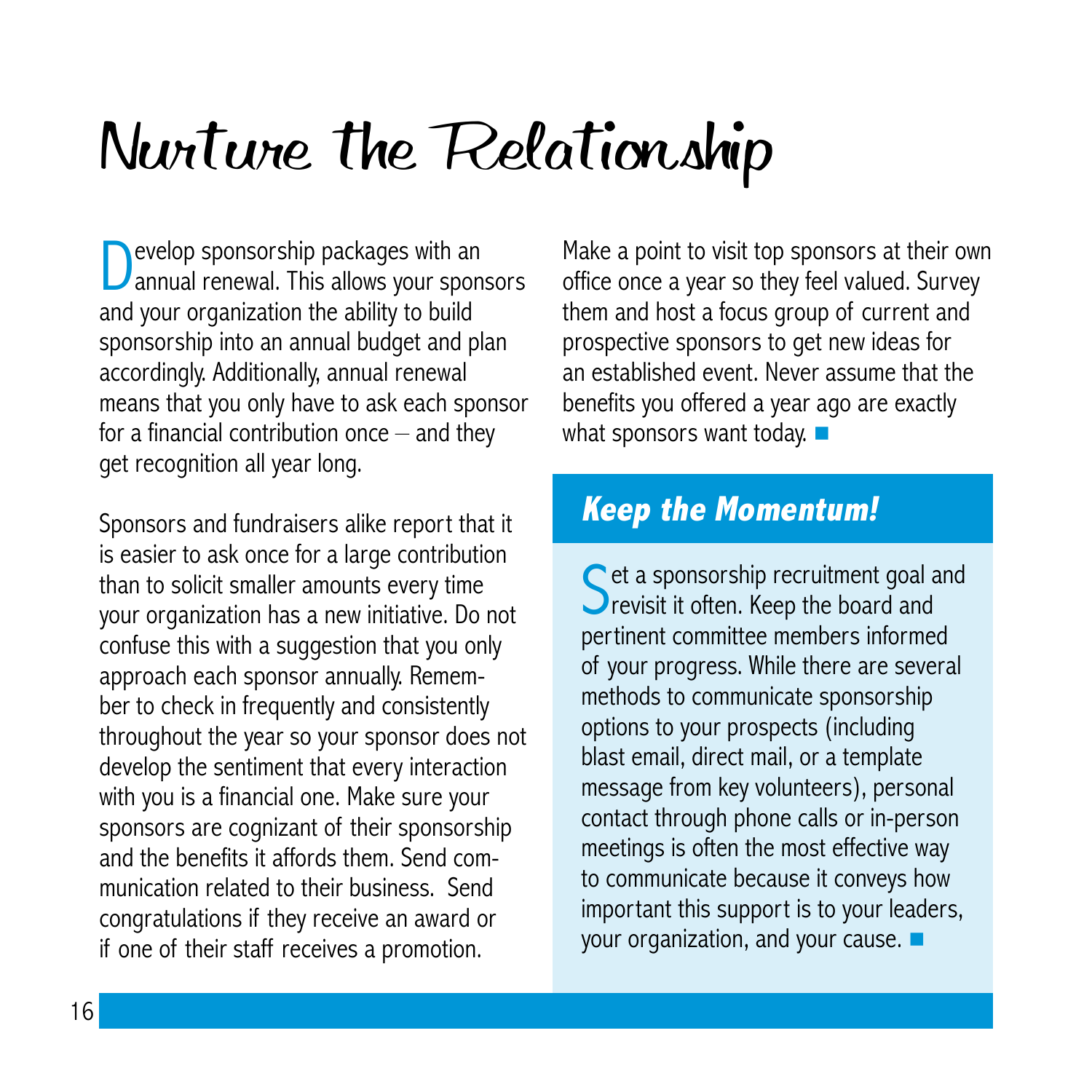Sponsor Prospect Letter

#### **Dear Sponsor,**

As a member of the board of directors for XYZ, and on behalf of the organization, I would like to offer you the opportunity to support the XZY in the coming year. Your commitment to the XYZ helps provide educational events, such as the Summit and Expo in June; networking opportunities, such as the many luncheons held during the course of the year; and celebratory events like our Annual Awards held in December. It is because of your support that our community can enjoy the many benefits that the XYZ offers.

We know your sponsorship is altruistic in spirit, but we also realize that you are trying to reach the many individuals who make up this vibrant community.

Providing marketing opportunities for your company is our goal with these sponsorship opportunities. Your commitment to XYZ is good for the organization and we hope it is good for you, too, by providing access to key decision-makers in our region.

Thank you for your consideration. We appreciate your support of our organization and the community we serve.

Best regards,

John Doe President, XYZ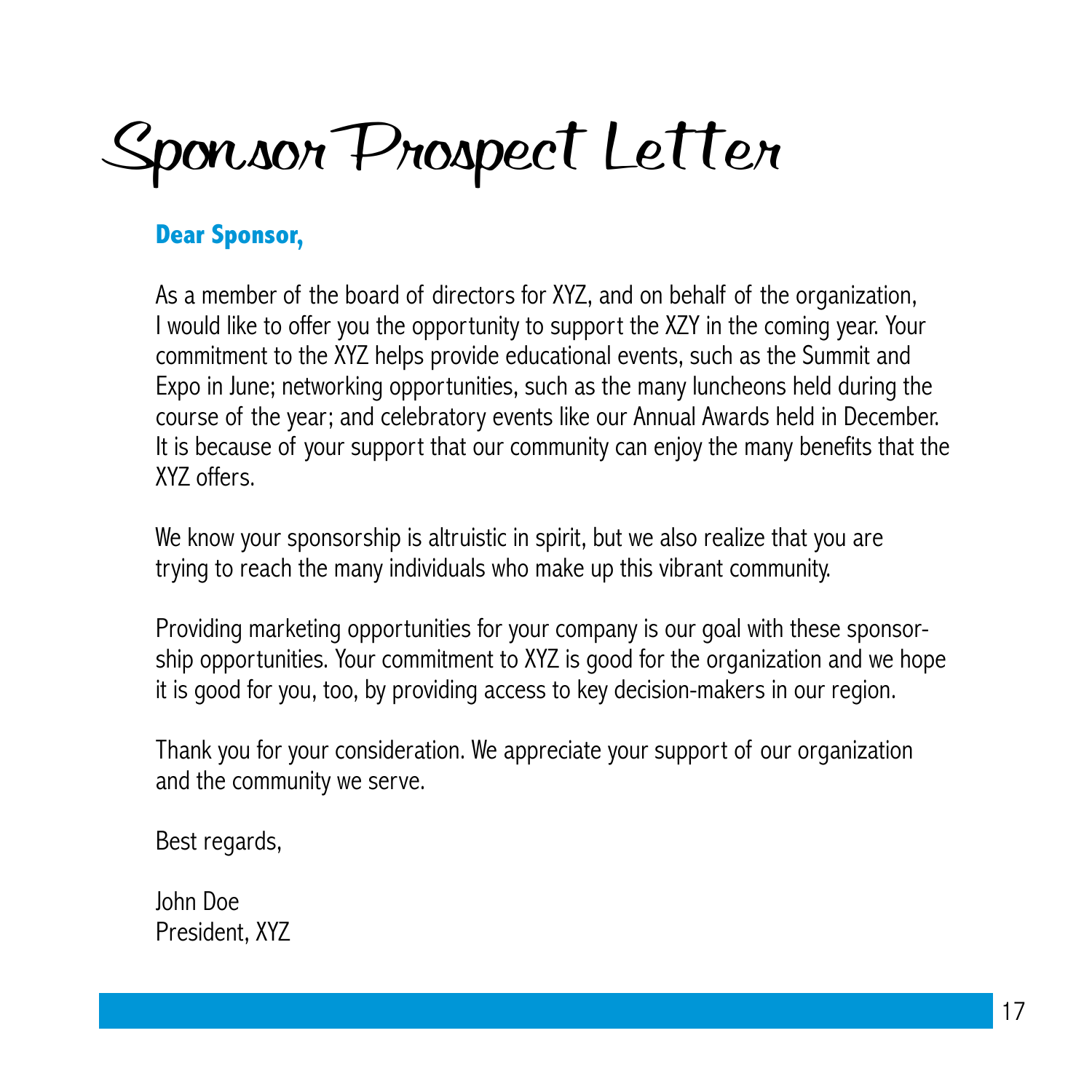

Be sponsor-worthy. Be able to tell people why you're unique. Be able to tell them what you're giving them as a sponsor. Give it to them. Communicate frequently and consistently.

#### **Be the cappuccino!**

### **ADDITIONAL RESOURCES:**

#### **Additional resources can be found on the Ewald Consulting website at www.ewald.com.**

- Secrets for Citizen Lobbyists Book
- Board Leadership Training Course

#### **Ewald Consulting offers services in:**

- Database Management
- Membership Development
- Finance & Accounting
- Government Relations
- Volunteer Development
- $\blacktriangleright$ Meeting Planning
- $\triangleright$  Resource Articles and Podcasts
- Dorsey Ewald Conference Center Guide
- ▶ Websites on Online Tools
- Public Affairs
- Association Management
- Graphic Design
- $\blacktriangleright$ Consulting Projects

#### **Details at www.ewald.com**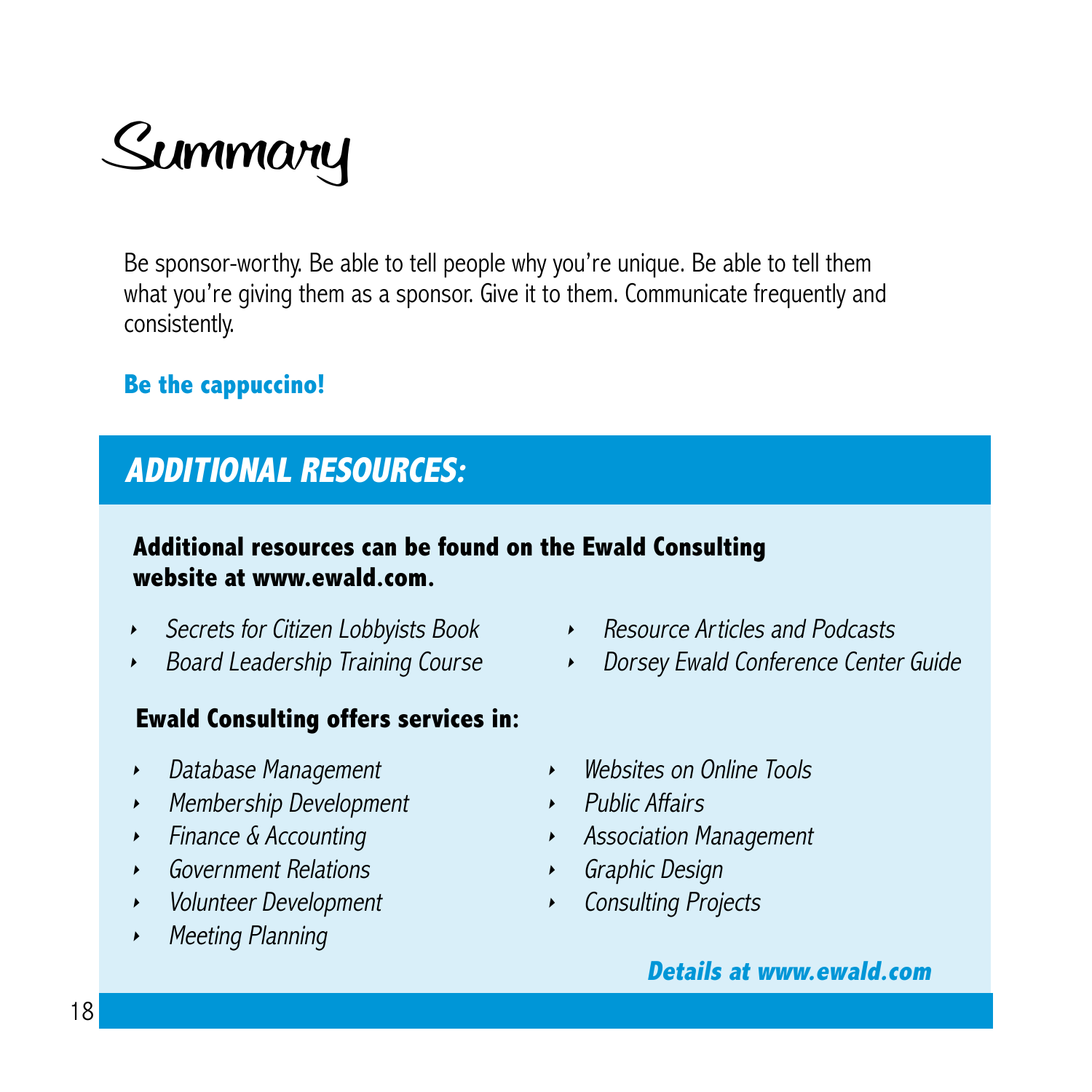## About the Author



Paul J. Hanscom, CAE has been with Ewald Consulting since 2004. Previously, Paul worked in project management and implementation for various companies, nonprofits and government institutions. He is experienced in monitoring and evaluation, strategic planning, and membership/ sponsorship development.

Paul has a master's degree in international development from American University and a double bachelor's degree. Paul is the founder and 2007 president of the Midwest International NGO Network (MINN) and has been published by the American Society for Association Executives and the Center for Association Leadership. Paul earned his CAE in 2008.